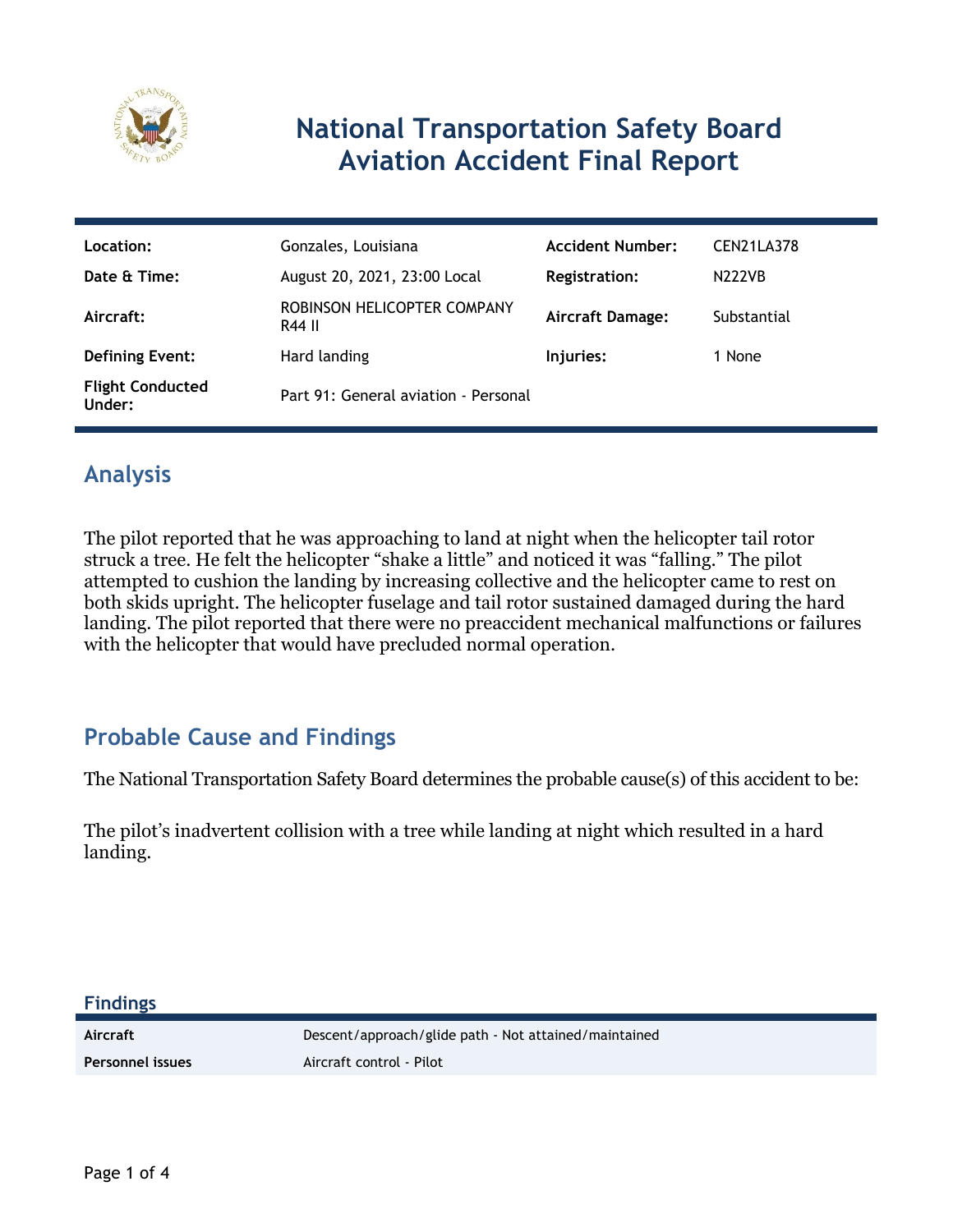# **Factual Information**

# **History of Flight**

| Landing                 | Collision with terr/obj (non-CFIT) |
|-------------------------|------------------------------------|
| Landing-flare/touchdown | Hard landing (Defining event)      |

#### **Pilot Information**

| Certificate:                     | Commercial                             | Age:                              | 45, Male        |
|----------------------------------|----------------------------------------|-----------------------------------|-----------------|
| Airplane Rating(s):              | Single-engine land                     | Seat Occupied:                    | Right           |
| <b>Other Aircraft Rating(s):</b> | Helicopter                             | <b>Restraint Used:</b>            | 3-point         |
| Instrument Rating(s):            | Helicopter                             | <b>Second Pilot Present:</b>      | No              |
| Instructor Rating(s):            | Instrument helicopter                  | <b>Toxicology Performed:</b>      |                 |
| <b>Medical Certification:</b>    | Class 2 Without<br>waivers/limitations | Last FAA Medical Exam:            | January 1, 2021 |
| <b>Occupational Pilot:</b>       | No                                     | Last Flight Review or Equivalent: |                 |
| <b>Flight Time:</b>              |                                        |                                   |                 |

#### **Aircraft and Owner/Operator Information**

| Aircraft Make:                | ROBINSON HELICOPTER<br><b>COMPANY</b> | <b>Registration:</b>                     | <b>N222VB</b>   |
|-------------------------------|---------------------------------------|------------------------------------------|-----------------|
| Model/Series:                 | R44 II                                | <b>Aircraft Category:</b>                | Helicopter      |
| <b>Year of Manufacture:</b>   | 2002                                  | <b>Amateur Built:</b>                    |                 |
| Airworthiness Certificate:    | Normal                                | Serial Number:                           | 10009           |
| <b>Landing Gear Type:</b>     | Skid                                  | Seats:                                   | 4               |
| Date/Type of Last Inspection: | Annual                                | <b>Certified Max Gross Wt.:</b>          | 2500 lbs        |
| Time Since Last Inspection:   |                                       | Engines:                                 | 1 Reciprocating |
| Airframe Total Time:          |                                       | <b>Engine Manufacturer:</b>              | Lycoming        |
| ELT:                          |                                       | <b>Engine Model/Series:</b>              | IO-540-AE1A5    |
| <b>Registered Owner:</b>      |                                       | <b>Rated Power:</b>                      | 245 Horsepower  |
| Operator:                     |                                       | <b>Operating Certificate(s)</b><br>Held: | None            |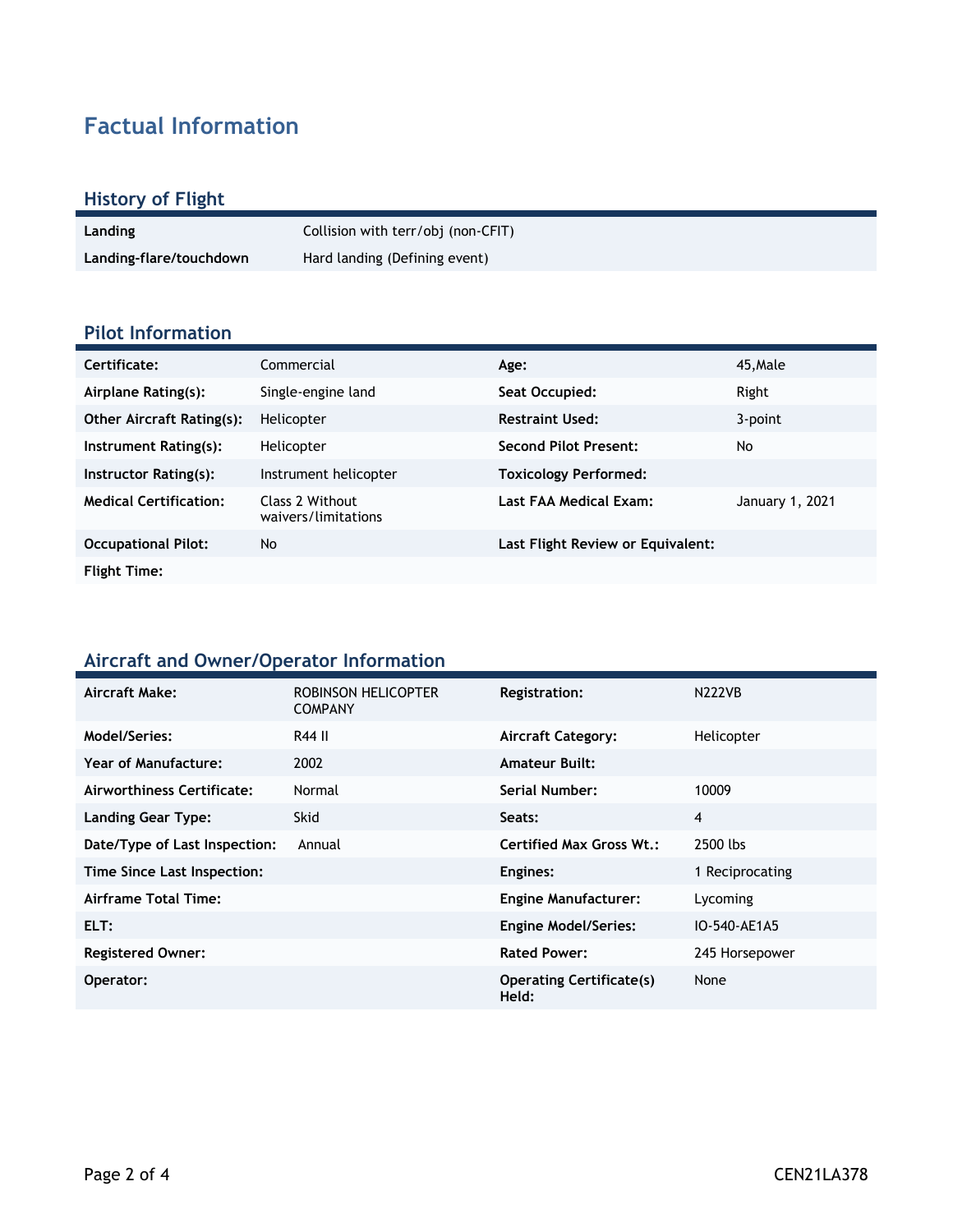### **Meteorological Information and Flight Plan**

| <b>Conditions at Accident Site:</b>     | Visual (VMC)                     | <b>Condition of Light:</b>                     | Night                            |
|-----------------------------------------|----------------------------------|------------------------------------------------|----------------------------------|
| <b>Observation Facility, Elevation:</b> | KREG, 15 ft msl                  | Distance from Accident Site:                   | 4 Nautical Miles                 |
| <b>Observation Time:</b>                | 22:55 Local                      | Direction from Accident Site:                  | 193°                             |
| <b>Lowest Cloud Condition:</b>          | Clear                            | Visibility                                     | 7 miles                          |
| Lowest Ceiling:                         | None                             | Visibility (RVR):                              |                                  |
| Wind Speed/Gusts:                       |                                  | <b>Turbulence Type</b><br>Forecast/Actual:     |                                  |
| <b>Wind Direction:</b>                  |                                  | <b>Turbulence Severity</b><br>Forecast/Actual: |                                  |
| <b>Altimeter Setting:</b>               | 29.95 inches Hg                  | <b>Temperature/Dew Point:</b>                  | $25^{\circ}$ C / 24 $^{\circ}$ C |
| <b>Precipitation and Obscuration:</b>   | No Obscuration; No Precipitation |                                                |                                  |
| <b>Departure Point:</b>                 | Gonzales, LA (N/A)               | Type of Flight Plan Filed:                     | None                             |
| Destination:                            | Gonzales, LA (N/A)               | <b>Type of Clearance:</b>                      | None                             |
| <b>Departure Time:</b>                  | 10:30 Local                      | Type of Airspace:                              | Class G                          |

# **Wreckage and Impact Information**

| Crew Injuries:          | 1 None | <b>Aircraft Damage:</b> | Substantial            |
|-------------------------|--------|-------------------------|------------------------|
| Passenger<br>Injuries:  | N/A    | <b>Aircraft Fire:</b>   | None                   |
| <b>Ground Injuries:</b> | N/A    | Aircraft<br>Explosion:  | None                   |
| <b>Total Injuries:</b>  | 1 None | Latitude,<br>Longitude: | 30.2461, -90.9219(est) |

#### **Administrative Information**

| Investigator In Charge (IIC):               | Sorensen, Timothy                                      |                               |  |
|---------------------------------------------|--------------------------------------------------------|-------------------------------|--|
| <b>Additional Participating</b><br>Persons: | Lisa Cotham; FAA Flight Standards; Baton Rouge, LA     |                               |  |
| <b>Original Publish Date:</b>               | February 8, 2022                                       | <b>Investigation Class: 4</b> |  |
| Note:                                       | The NTSB did not travel to the scene of this accident. |                               |  |
| <b>Investigation Docket:</b>                | https://data.ntsb.gov/Docket?ProjectID=103735          |                               |  |